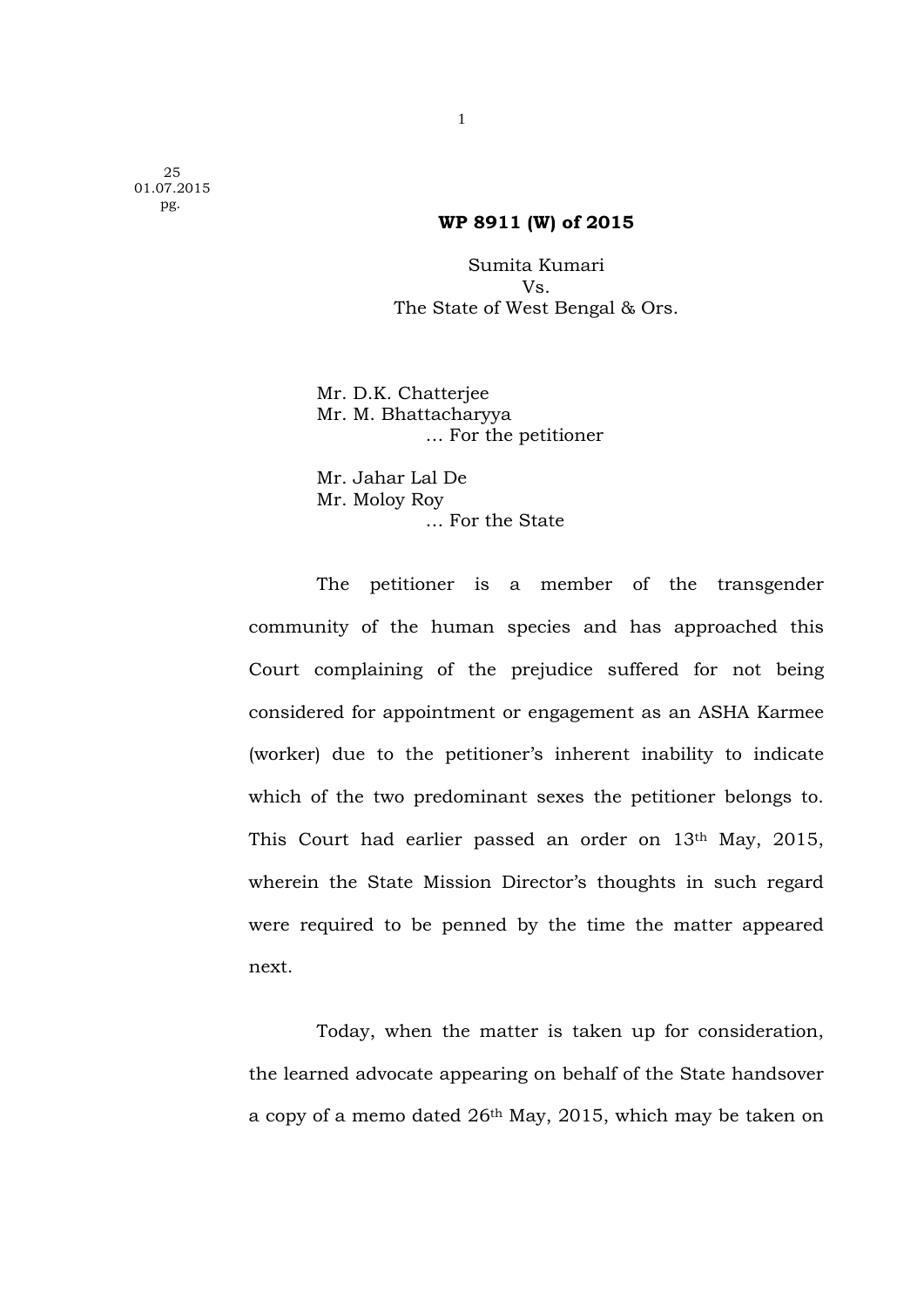record. This memo appears to have been addressed by the Mission Director, National Health Mission, to the Sub-Divisional Officer, Purulia Sadar (West). A bare glance at the said memo reveals that the eligibility criteria for being an ASHA Karmee (worker) are quite gender specific in nature. In other words, only female members of the human species are entitled to apply for being engaged as ASHA Karmees (workers). However, even that eligibility criteria is qualified; only a married or divorced or widowed woman is eligible to apply, provided of course, the other criteria are fulfilled. Male members of the human species are not at all eligible for being considered as eligible for being engaged as ASHA Karmees (workers).

 Now, the question comes for consideration is whether there has been any discrimination insofar as the writ petitioner is concerned, being a member of the transgender community. The answer is a clear, 'no'. The reason is – as observed hereinbefore – that engagement of an ASHA Karmee (worker) is gender specific. A male member of the human species is not at all eligible to be considered for engagement as an ASHA Karmee (worker). Similarly, a member of the transgender community of the human species is also not eligible for being considered for engagement as an ASHA Karmee (worker). However, it would